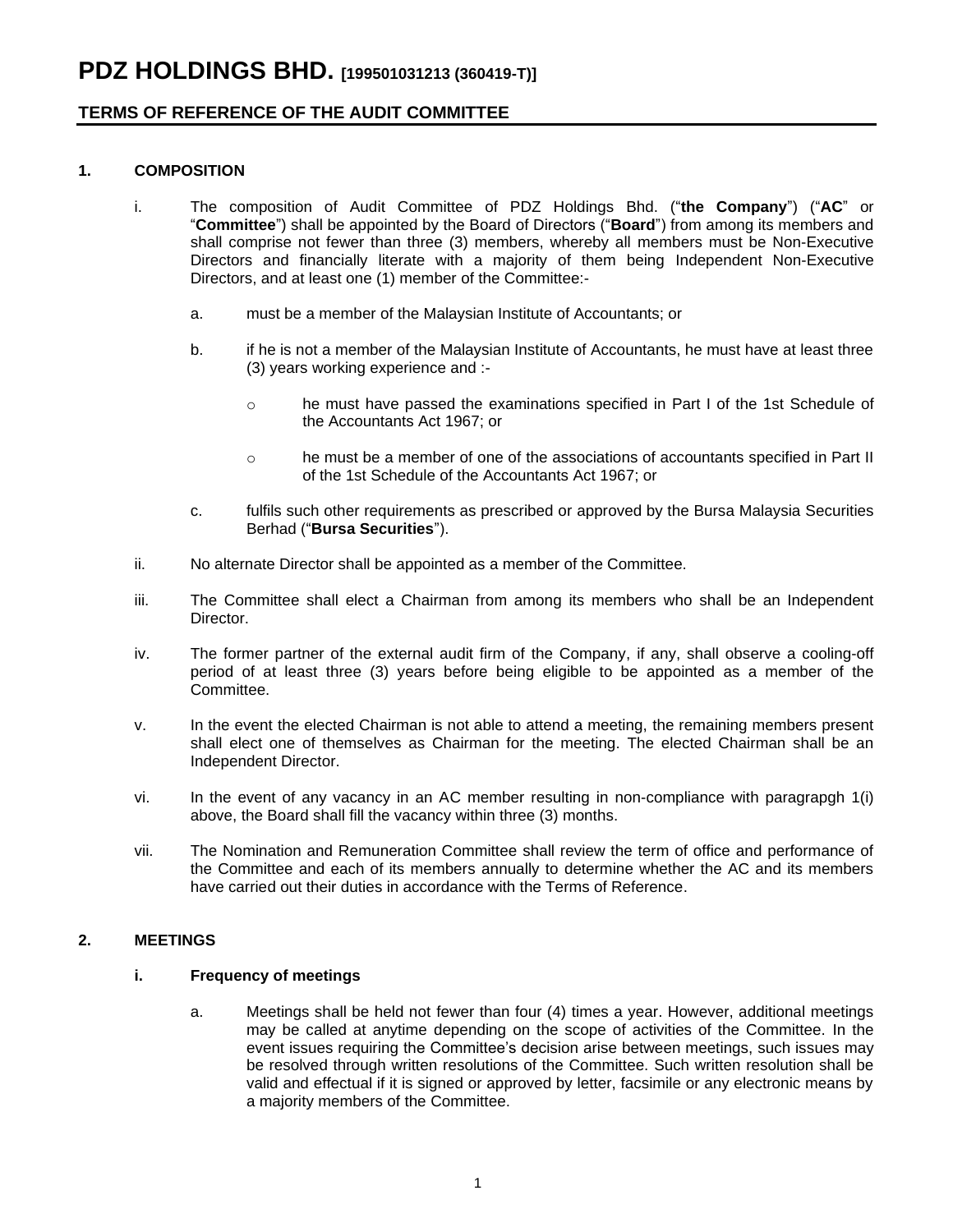## **TERMS OF REFERENCE OF THE AUDIT COMMITTEE**

- b. Other Board members, senior management, internal and external auditors may be invited to attend Committee meetings.
- c. Prior notice shall be given for all meetings.

#### **ii. Quorum**

The quorum for the meeting is two (2) members of the Committee, a majority of members present must be Independent and Non-Executive Directors.

### **iii. Secretary**

The Company Secretary shall be the secretary of the Committee. The Secretary shall circulate the notice and minutes of the Committee to all members of the Committee.

### **iv**. **Minutes of the Committee Meeting**

Every meeting of the Committee must be recorded either by the Company Secretary or any other person approved by the Committee to take minutes and such minutes must be signed by the Chairman of the Meeting as evidence that the meeting was duly convened and held.

### **3. FUNCTIONS**

The functions of the Committee are as follows:-

### **External Auditors**

- i. To consider any matters concerning the appointment and re-appointment, the audit and non-audit fees and any questions of resignation or dismissal of external auditors and further ensure the suitability, objectivity and independence of external auditors.
- ii. To review with the external auditors:
	- a. Their audit plan, scope and nature of the audit of the Company and its subsidiaries ("**Group**");
	- b. Their evaluation and findings of the system of internal controls;
	- c. Their audit reports;
	- d. The management letter and management's response with regard to problems and reservations arising from their audits; and
	- e. any other matters that the external auditors may wish to discuss (in the absence of management where necessary).
- iii. To review the assistance given by the management and employees of the Group to the external auditors.
- iv. To review any letter of resignation from the external auditors of the Company.
- v. To review whether there is reason (supported by grounds) to believe that the Company's external auditors are not suitable for re-appointment.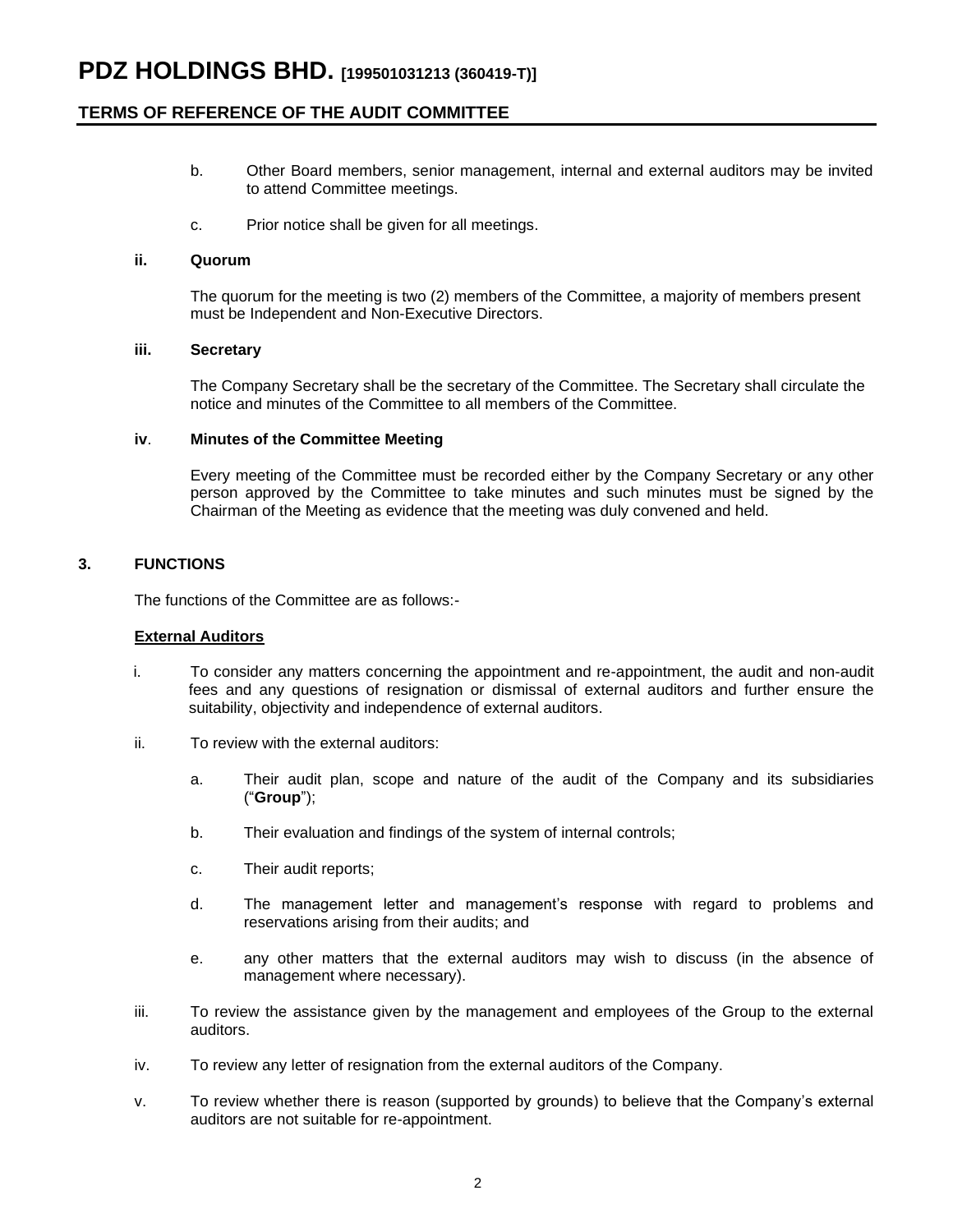## **TERMS OF REFERENCE OF THE AUDIT COMMITTEE**

vi. To recommend the nomination of a person or persons as external auditors of the Company.

### **Internal Audit Function**

- i. To review and assess the adequacy of the scope, functions, competency and performance of the internal audit functions of which the internal auditors should reports directly to the Committee. The internal auditors must be an independent, objective assurance and must have the relevant qualification and be responsible for providing assurance to the Committee that internal control is operating effectively.
- ii. To review the internal audit plan, processes, the results of internal audit assessments, investigations undertaken and, whether or not appropriate action is taken before recommendations are made.
- iii. To review the adequacy and effectiveness of the Group's internal control systems, Risk Management framework, anti-corruption and whistle-blowing as evaluated, identified and reported by the Management, internal or external auditors as well as to review whether actions taken to ratify the same are appropriate or timely.

#### **Financial Reporting**

- i. To review the quarterly and year-end financial statements of the Group, before the approval by the Board of Directors, focusing particularly on:-
	- (a) any changes in or implementation of major accounting policy changes;
	- (b) significant matters highlighted including financial reporting issues, significant judgement made by management, significant unusual events or transactions, and how these matters are addressed; and
	- (c) compliance with accounting standards and other legal requirements.

#### **Compliance and Other Matters**

- i. To review, assess and monitor the performance, suitability, objectivity and independence of the internal and external auditors.
- ii. To review any related party transactions and conflicts of interest situations that may arise within the Company or Group including any transactions, procedures or course of conduct that raises doubts about the management integrity and due care.
- iii. To carry out such other functions or assignments as may be delegated by the Board from time to time.

## **4. RIGHTS OF THE COMMITTEE**

The Committee is authorised by the Board to investigate any activity within its term of reference at the cost of the Company. The Committee shall have the following rights:-

- i. To secure full and unrestricted access to any information pertaining to the Group;
- ii. To communicate directly with the external and internal auditors and all employees of the Group;